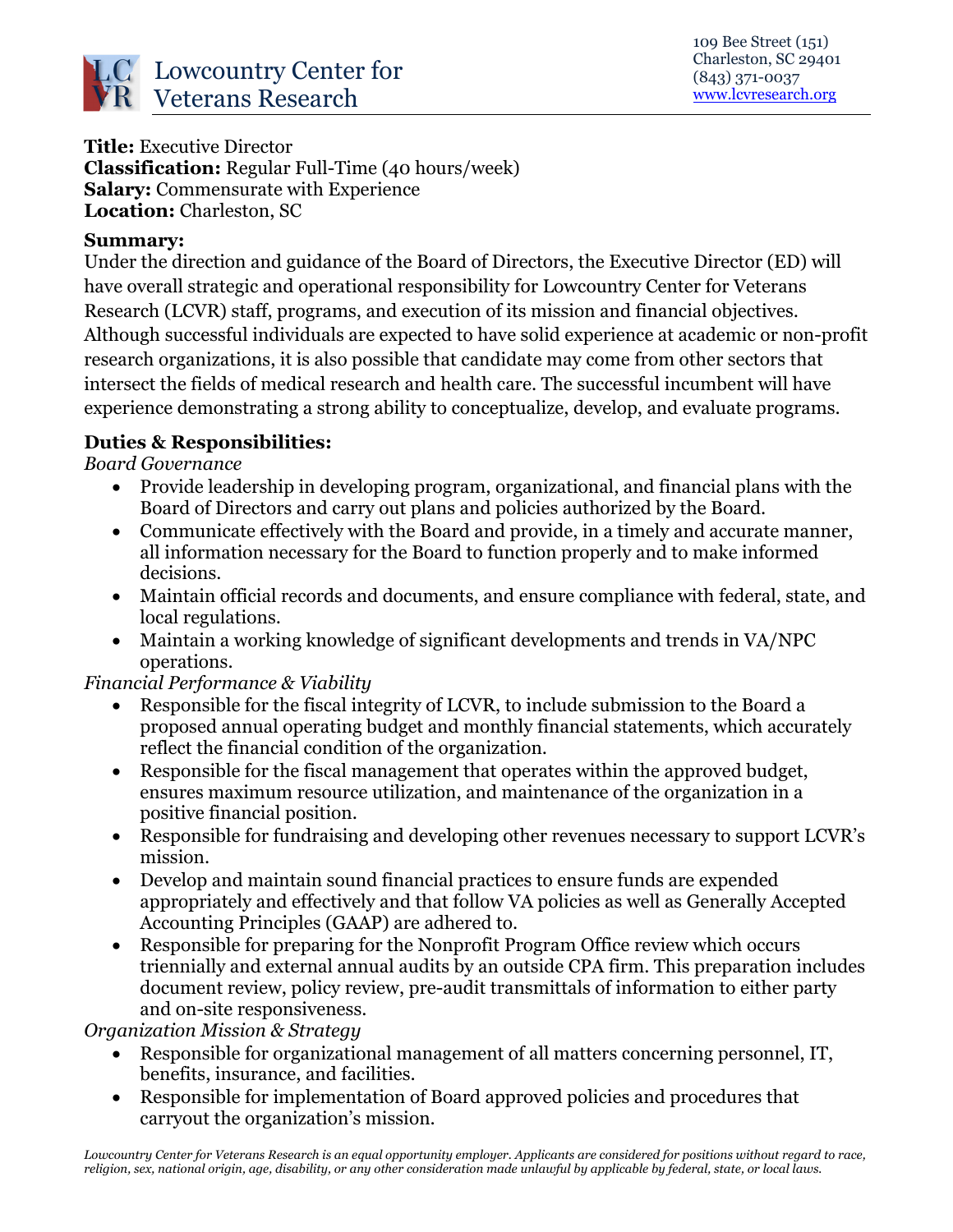

- Responsible for strategic planning to ensure that LCVR can successfully fulfill its mission into the future.
- Responsible for the enhancement of LCVR's image by being active and visible in the community and by working closely with VA researchers and staff as well as other NPC in the VA community.

*Organization Operations* 

- Develops and implements standard operating procedures to ensure that day-to-day LCVR business is conducted as efficiently as feasible.
- Work closely with VA researchers and their staff to ensure they are provided with appropriate support systems and responsive, quality service in the areas of grant preparation, project accounting, human resources, purchasing, and related administrative functions.
- Responsible for hiring and retention of competent, qualified staff.
- Responsible for signing all contracts, agreements, and other instruments made and entered into and on behalf of the organization.
- Represents LCVR in its business relationships with the research community, VA and other government agencies, the media, community organizations, suppliers, competitors, professional organizations and similar groups.

# **Supervision:**

 Reports to R. Amanda LaRue Chair of the LCVR Board of Directors Associate Chief of Staff for Research, Ralph H. Johnson VAMC

# **Qualifications and Hiring Criteria:**

- Authorization to work in the US to apply for this job and are subject to a background/suitability investigation
- Education: Bachelor's degree in a business or finance-related field is required.
- Experience: Minimum 5 years' experience in research administration or project management is required.
- Knowledge/Understanding of:
	- o Relevant laws, regulations, codes, guidelines, and administrative best practices related to non-profit management is required.
	- o How to prepare and/or manage grants and contracts from private foundations, federal sources, and/or pharmaceutical/biotech companies is required.
	- o How to prepare and/or manage clinical trial agreements e.g., Cooperative Research and Development Agreements (CRADAs) is preferred.
- Experience serving as liaison with other organizations, such as the VA Medical Center, University School of Medicine, National Institutes of Health, and National Association of Veterans Research and Education Foundation and the Nonprofit Program Office is preferred.
- Must have good interpersonal skills, common sense, and the ability to write and speak effectively.
- Knowledge of MS Office Products (Excel, Word, Power Point, Access and Outlook) required.